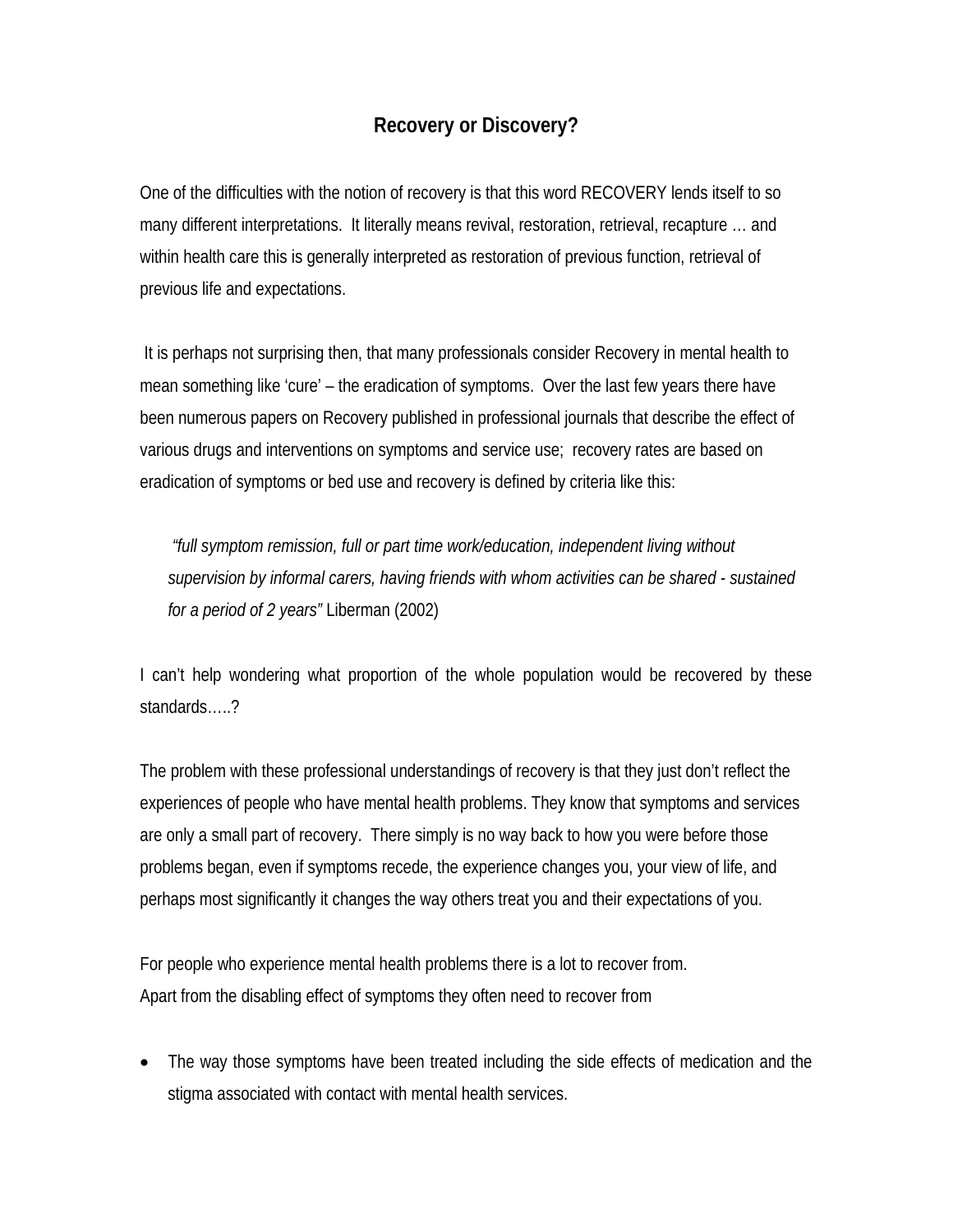- The all too often negative attitudes and prognoses of professionals who are trying to 'be realistic': 'You have a chronic illness', 'You will not be able to work, have children, live independently …'.
- Professionals whose primary concern is the relief of symptoms and who lack the skills necessary to help people to rebuild their lives.
- Devaluing and disempowering services which encourage passivity, where 'them and us' attitudes prevail, and where the physical environment is often depressing and inadequate.
- The prejudice that exists in a society where people with mental health problems are either seen as dangerous and frightening, or incompetent and unable to take control of their own lives.
- And, the resulting social exclusion the lack of opportunities to engage in valued roles and activities - that people with mental health problems face.

Recovery is the process of moving forward from all this, of rebuilding a satisfying and meaningful life with mental health problems – finding new meaning and purpose in your life. But I think this is perhaps more accurately described as a personal journey of DISCOVERY:

Discovering ways of understanding what has happened to you, explanations that make sense to you and take into account your experiences, your beliefs and your life. – discovering that you own this understanding, others might have some ideas that are helpful, but you really are the expert in your own story.

Discovering that you are more than your illness – entering mental health services quickly erodes your identity and you can soon see yourself as nothing other than a mental patient, with little hope for the future - discovering that there is a meaningful future,

Discovering ways of living a satisfying and meaningful life even with the limitations caused by illness: discovering what helps and doing more of it, discovering what is difficult and what makes things more difficult, what is possible, and what is not – at least for now.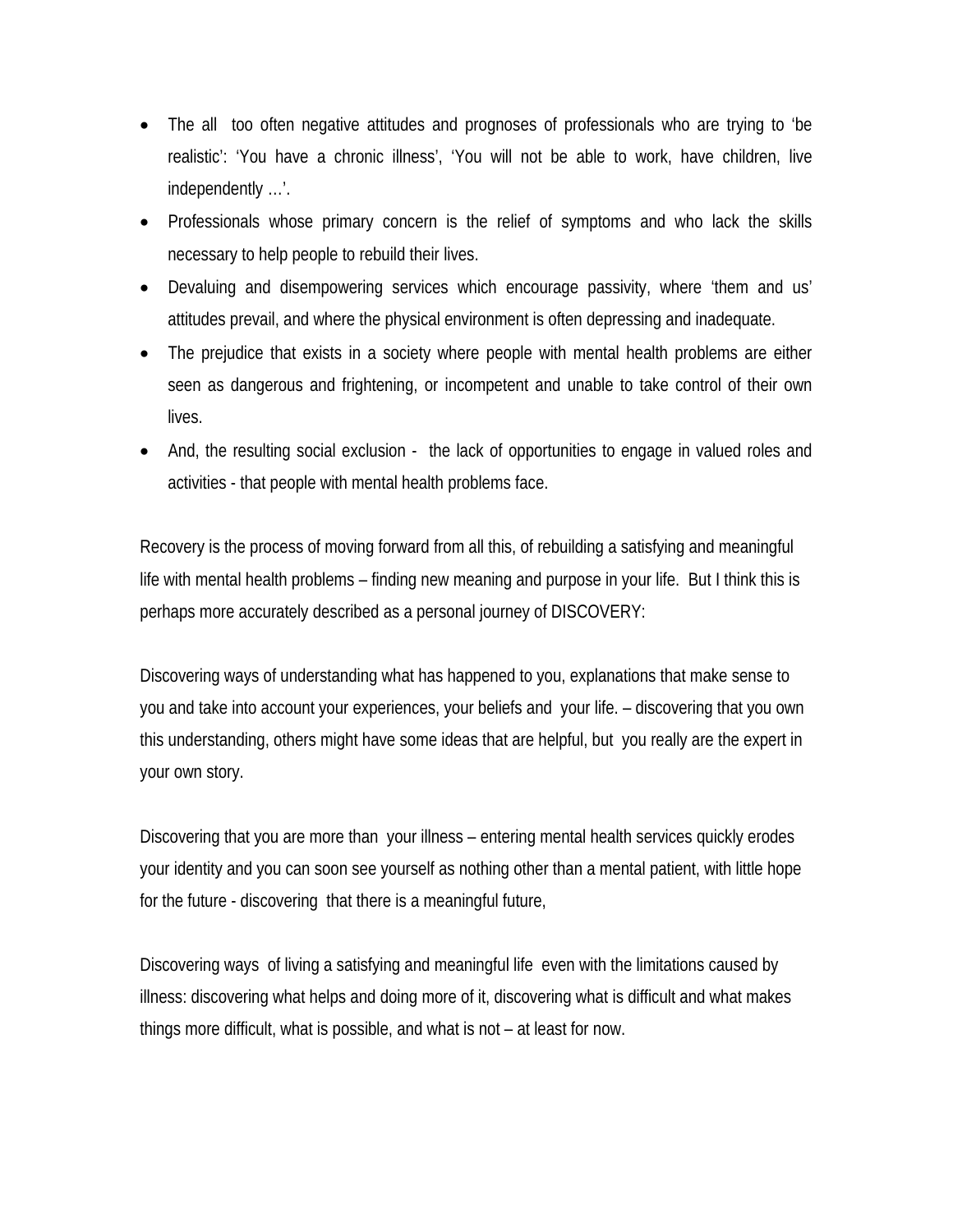Discovering that you don't need to rely on mental health services for all the answers. They might have strategies, drugs, interventions that help, but it is also about discovering that that friends, family – and importantly, other people who share your experiences can be helpful, so can religion or spirituality, literature, exercise – there are many different things that you can try to help you in both managing your mental health problems and rebuilding a meaningful life.

 Discovering that you do not always need to be on the receiving end of help, you can use your experiences to help others. Mental health problems bring additional skills, insights, strengths – they are not totally negative. Many people have described ways in which what has happened to them has been a source of growth and development.

Discovering that there is no end to this journey – it does not stop when your symptoms become manageable, services might deem you recovered but you have the rest of your life to think about.

If we begin to see Recovery as a journey of discovery then it clearly places the ball in the individual's court, it is their business, it is their journey and they are in the driving seat. Whereas the concept of Recovery is all too often owned by professionals and understood in traditional terms of 'cure', the term discovery does not imply a return to previous levels of functioning or removal of symptoms, it is not a term routinely used by health professionals, it is quite clearly the individual's personal journey towards a vista of opportunities and the hope of fulfilment.

And many different people and services can help in this journey. Mental health services may play an important part, but life is about much more than mental health services this and people in every domain have a role in supporting others to live meaningful and satisfying roles. Friends, family, neighbours, employers, teachers, landlords, housing workers …..

Two qualities appear to be crucial in making this journey: HOPE and OPPORTUNITY

Without hope - if people are unable to see the possibility of a decent future for themselves – then they are unlikely to even embark on the journey of discovery.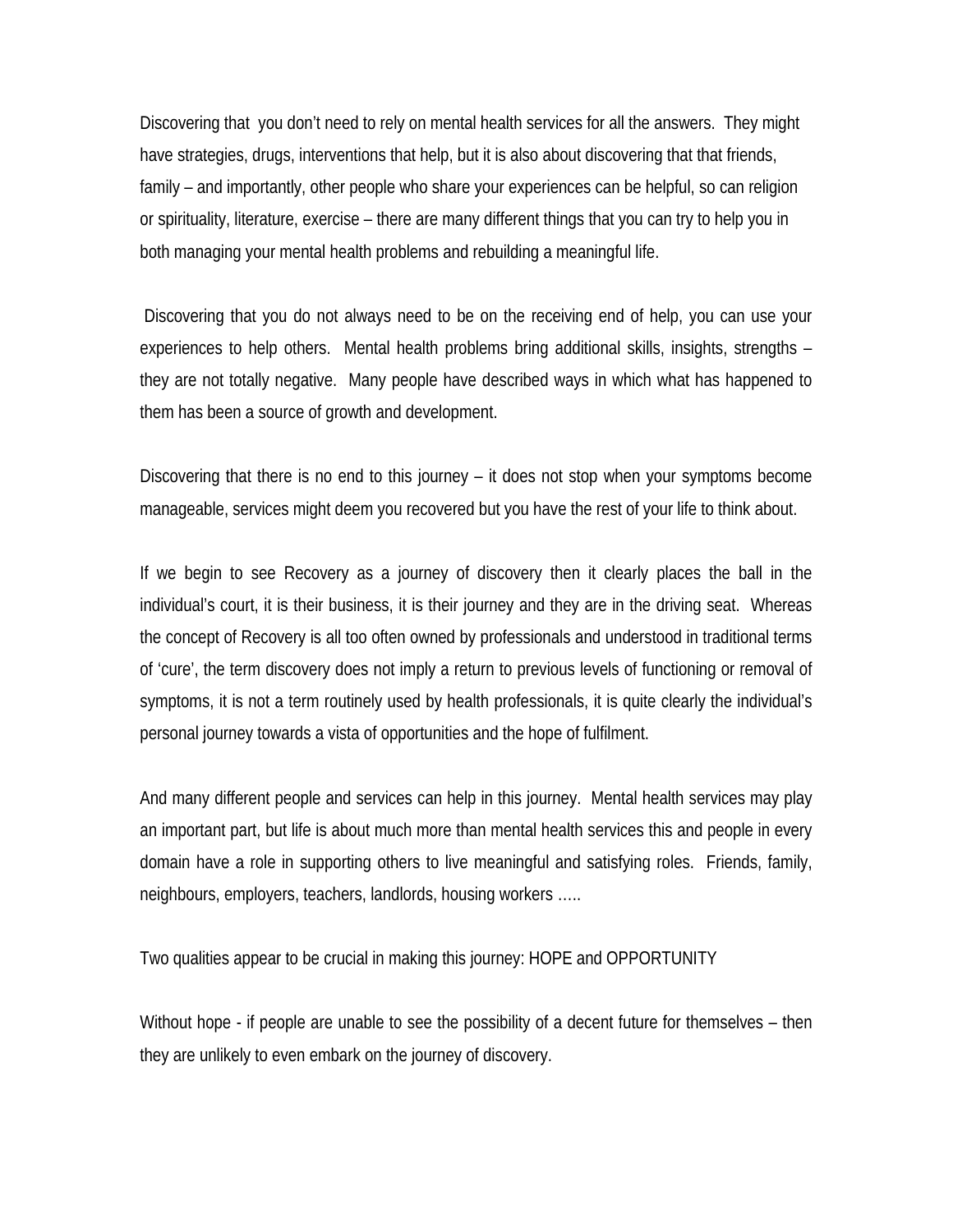Without opportunity – if people are denied access to the things they value and that give their lives meaning – then the journey becomes futile.

People with mental health problems have described the qualities in others that have inspired hope in them, these include:

- **Believing in their potential and strength.**
- **Valuing them as a unique human being.**
- **Accepting them for who they are.**
- **Listening non-judgementally to their experiences.**
- **Tolerating the uncertainty about the future developments in their life rather than trying to push them down a prescribed route.**
- **Tolerating the person's challenges and defeats, accepting setbacks.**
- **Trusting and believing the authenticity of the person's experiences.**
- **Expressing a genuine concern for the person's well-being.**

**These are not specialist skills associated with specialist training. The accounts of people with mental health problems consistently describe the hope inspired by friends, the cleaner on the ward, a teacher …… these personal qualities really can sustain a person's willingness to hang on and persevere over the long haul, to believe in themselves and face the challenge ahead.** 

**We all have to think about our expectations and beliefs about people with mental health problems, about how we can sustain hopefulness and what sort of language and skills we need to facilitate hope in others so that they can make their journey of discovery.** 

**But we must also promote opportunities. If you** do not have the opportunity to do the things you value then hope is eroded –you cannot rebuild your life if everywhere you turn you are denied the opportunities that most people take for granted.